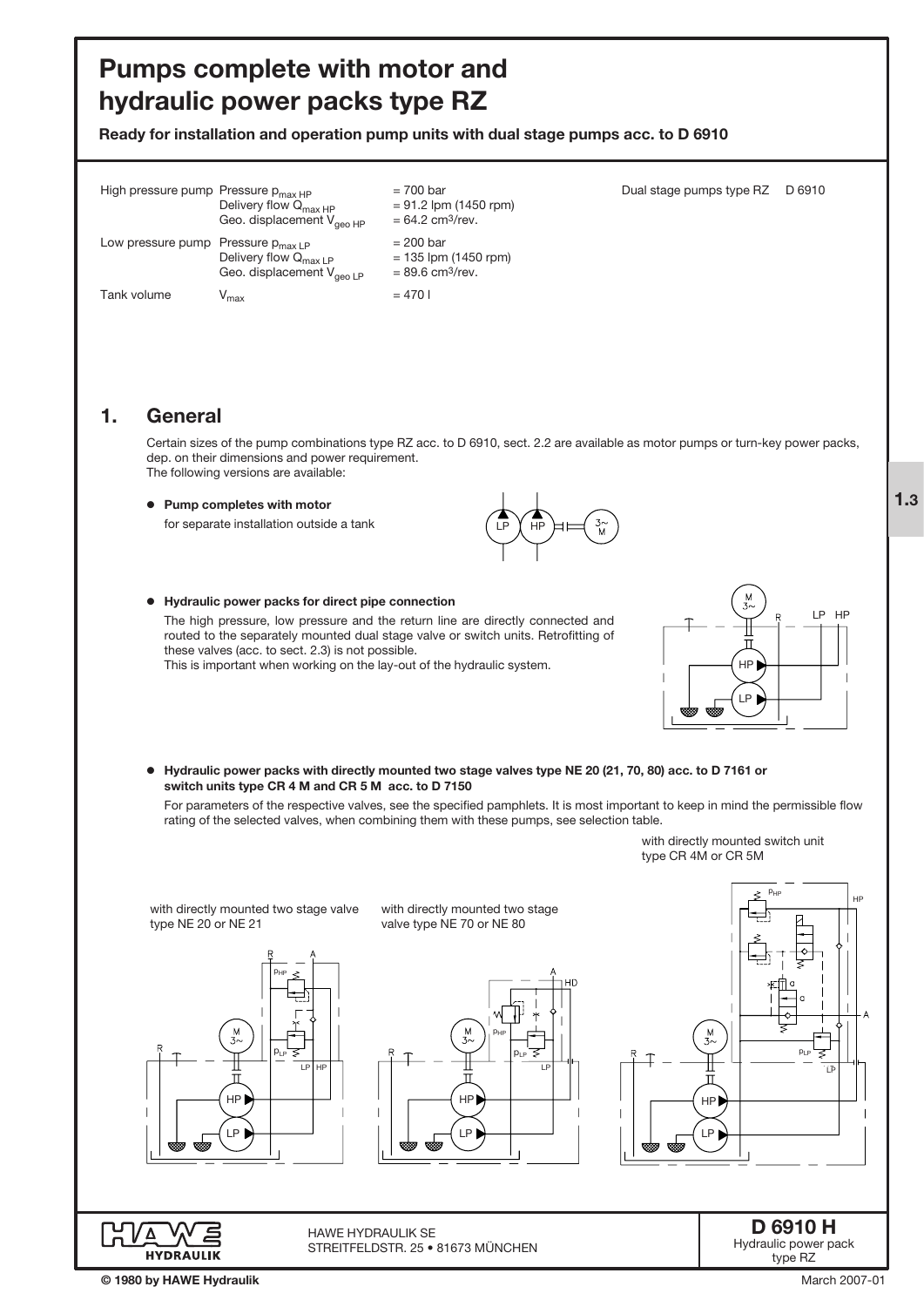# 2. Available combinations

# 2.1 Pump completes with motor

For a listing of standard bell housings and flex-couplings, see D 6010 H sect. 6.2



#### Table 1: Selection table (power)

| W                                    |      | Ready for mounting at industrial standard motor,<br>design IM B 35 |                                                                                    |            |                                     |                                    |          |            |    |  |  |  |
|--------------------------------------|------|--------------------------------------------------------------------|------------------------------------------------------------------------------------|------------|-------------------------------------|------------------------------------|----------|------------|----|--|--|--|
| M                                    |      |                                                                    | Ready for connection motor pump incl. industrial<br>standard motor, design IM B 35 |            |                                     |                                    |          |            |    |  |  |  |
| Drive power<br>$(kW)$ <sup>1</sup> ) |      | 0,25<br>0,37                                                       | 0,55<br>0,75                                                                       | 1,1<br>1,5 | 2,2<br>3<br>$\overline{\mathbf{4}}$ | 5,5<br>7,5<br>$(9)$ <sup>2</sup> ) | 11<br>15 | 18,5<br>22 | 30 |  |  |  |
|                                      | 7361 |                                                                    |                                                                                    |            |                                     |                                    |          |            |    |  |  |  |
| Standard                             | 6910 |                                                                    |                                                                                    |            |                                     |                                    |          |            |    |  |  |  |
| combina-<br>tion                     | 6911 |                                                                    |                                                                                    |            |                                     |                                    |          |            |    |  |  |  |
|                                      | 6912 |                                                                    |                                                                                    |            |                                     |                                    |          |            |    |  |  |  |
|                                      | 6914 |                                                                    |                                                                                    |            |                                     |                                    |          |            |    |  |  |  |
|                                      | 6916 |                                                                    |                                                                                    |            |                                     |                                    |          |            |    |  |  |  |

- 1) For additional data regarding radial piston pump, see D 6910
	- Power requirements, see sect. 4 - Dimensions of drive shaft and
- flange, see sect. 6 2) A motor with this output is not standardized, but usually is like industrial standard 132 M.
	- Drive power too high for design 6011.

#### Unit dimensions

All dimensions in mm, subject to change without notice!



For dimensions and mass (weight) of the pump, see D 6910, sect. 6 or sect. 3

Mass (weight) approx. kg (substantial are the spec. of the manufacturer)

| Power<br>rating                |            | Suited bell housings and flex- | couplings for combination with design | Motor<br>3) |                          |      |                      |
|--------------------------------|------------|--------------------------------|---------------------------------------|-------------|--------------------------|------|----------------------|
| (kW)                           |            |                                |                                       |             | 7631 6910 6911 6912 6914 | 6916 |                      |
| 0.25 and 0.37<br>0.55 and 0.75 | 3.1<br>3.5 | 3.1<br>3.5                     |                                       |             |                          |      | 67.3<br>910          |
| 1.1<br>1.5                     | 3.5        | 3.5                            | 3.8                                   |             |                          |      | 1214<br>15           |
| $2.2\phantom{0}$<br>3          |            | 3.8                            | 3.9                                   | 4.0         |                          |      | 2021<br>23  24       |
| 4                              |            | 3.8                            | 3.9                                   | 4.0         |                          |      | 28  35               |
| 5.5<br>7.5 and 9               |            |                                | 6.4                                   | 6.4         | 6.4                      |      | 45  58<br>6080       |
| 11<br>15                       |            |                                |                                       | 8.9         | 9.2                      | 10.3 | 80110<br>100  145    |
| 18,5<br>22                     |            |                                |                                       |             | 8.8                      | 9.9  | 115  170<br>140  185 |
| 30                             |            |                                |                                       |             |                          | 11.9 | 170  240             |

| Power<br>rating         | Ext.<br>flange- $\varnothing$ |      | Bell housing length I (mm), when comb.<br>with design |      |      |      |      |     | Outline dimensions of industrial standard<br>motor $4$ ) |     |        |                |                      | 3              |
|-------------------------|-------------------------------|------|-------------------------------------------------------|------|------|------|------|-----|----------------------------------------------------------|-----|--------|----------------|----------------------|----------------|
| (kW)                    | $D$ (mm)                      | 7631 | 6910                                                  | 6911 | 6912 | 6914 | 6916 | h   | a                                                        | b   | Øs     | W <sub>1</sub> | $k^{4}$              |                |
| 0.25 and 0.37           | 160                           | 83   | 83                                                    |      |      |      |      | 71  | 90                                                       | 112 | 7      | 45             | 190  210             |                |
| 0.55 and 0.75           | 200                           | 109  | 109                                                   | 123  |      |      |      | 80  | 100                                                      | 125 | 9      | 50             | 215  230             |                |
| 1.1<br>$\overline{1.5}$ | 200                           | 109  | 109                                                   | 123  |      |      |      | 90  | 100<br>125                                               | 140 | 9(10)  | 56             | 240  250<br>265270   | $\overline{4}$ |
| 2.2<br>$\overline{3}$   | 250                           |      | 113                                                   | 113  | 123  |      |      | 100 | 140                                                      | 160 | 12     | 63             | 280  320             |                |
| $\overline{4}$          | 250                           |      | 113                                                   | 113  | 123  |      |      | 112 | 140                                                      | 190 | 12     | 70             | 315  320             |                |
| 5.5<br>7.5 and 9        | 300                           |      |                                                       | 155  | 155  | 155  |      | 132 | 140<br>178                                               | 216 | 12     | 89             | 330  360<br>390  400 |                |
| 11<br>15                | 350                           |      |                                                       |      | 188  | 188  | 209  | 160 | 210<br>254                                               | 254 | 14     | 108            | 500  520<br>500  550 |                |
| 18.5<br>$\overline{22}$ | 350                           |      |                                                       |      |      | 188  | 209  | 180 | 241<br>254                                               | 279 | 14(15) | 121            | 500  550<br>550  580 |                |
| 30                      | 400                           |      |                                                       |      |      |      | 212  | 200 | 305                                                      | 318 | 18     | 133            | 620  650             |                |

- 3) Guideline data for two makes, but substantial are the spec. of the manufacturer!
- 4) Not standardized! Guideline data for two makes, but substantial are the spec. of the manufacturer! See also DIN 42 673-4 and DIN 42 677-4 (outline dimensions)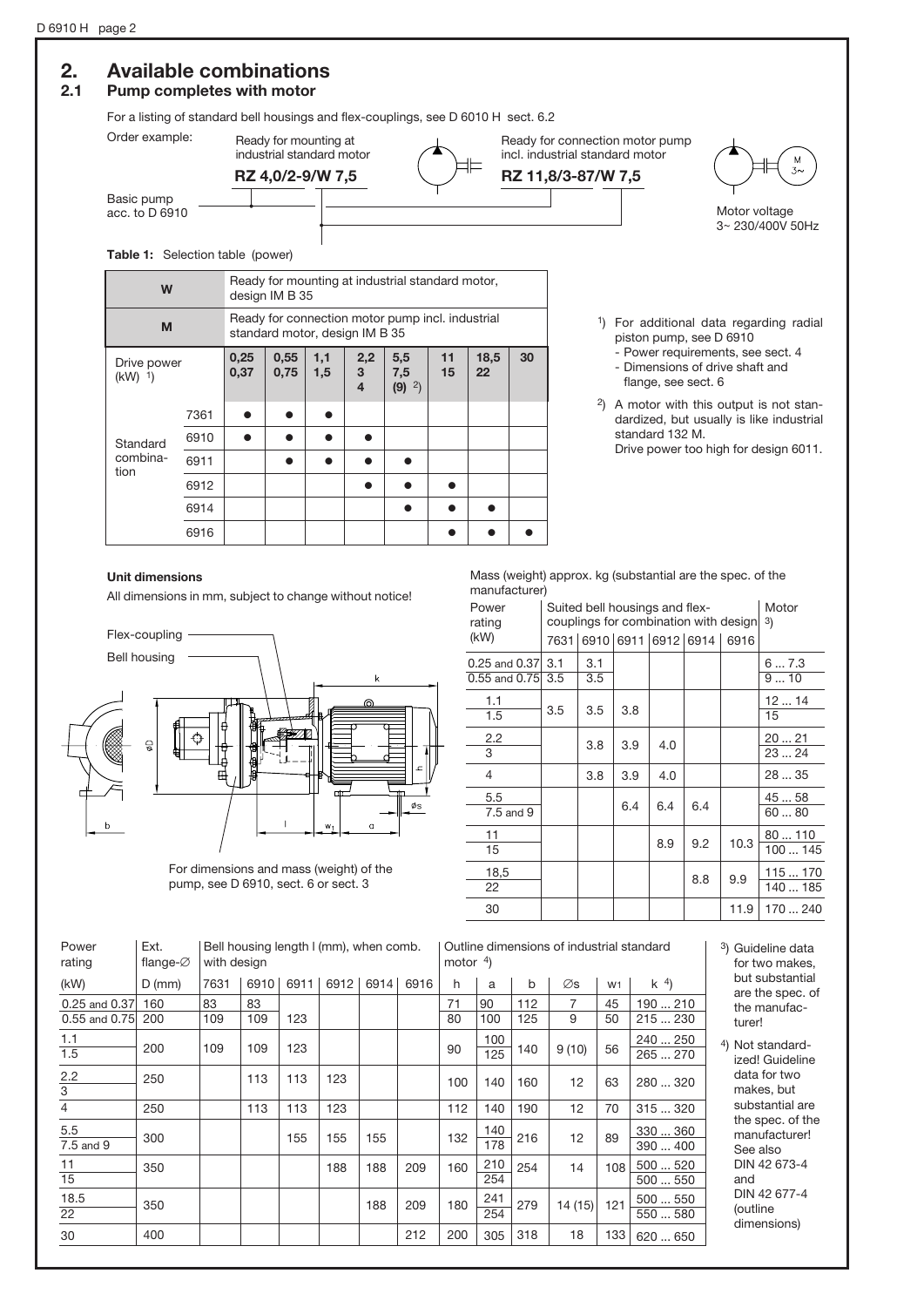|                       | Hydraulic power packs for direct pipe connection   |           |                                                |                                   |                                                                                                                                                   |
|-----------------------|----------------------------------------------------|-----------|------------------------------------------------|-----------------------------------|---------------------------------------------------------------------------------------------------------------------------------------------------|
| Order example:        |                                                    |           | RZ 8,4/2 - 28 / B 50 K - V 4 3~ 230/400V 50 Hz |                                   |                                                                                                                                                   |
|                       | Table 2: Possible combinations                     |           |                                                | Optional equipment<br>Κ<br>т<br>D | Motor voltage specification<br>Fluid level gauge<br>Temperature switch<br>Float switch<br>For detailed description, see<br>D 6010 H, sect. 6.1 ++ |
| Design of<br>HP-stage | Dual stage pump acc. to D 6910,<br>table sect. 2.1 |           | Tank,<br>see table $3-1$                       | Motor,<br>see table 4             | Mass (weight)<br>approx. $(kq)$ <sup>2</sup> )                                                                                                    |
| 7631                  | RZ 0,18  1,77/1 -                                  | 2,06,9    | B 13  B 40                                     | $V(Z)$ 0.55  1.5                  | 4.1                                                                                                                                               |
|                       |                                                    | 8,811,3   | B 20  B 40                                     |                                   | 4.3                                                                                                                                               |
|                       |                                                    | 912,3     | <b>B</b> 20                                    |                                   | 5.4                                                                                                                                               |
| 6910                  | RZ 0.3  6.5/2 -                                    | 928       | <b>B</b> 30 and <b>B</b> 40                    | $V(Z)$ 0.25 $\dots$ 3             | 5.9                                                                                                                                               |
|                       |                                                    | 937       | <b>B</b> 50 and <b>B</b> 75                    |                                   | 6.2                                                                                                                                               |
| 6911                  | RZ 1,4  15,3/2 -                                   | 928       | <b>B</b> 30 and <b>B</b> 40                    | $V(Z)$ 0.55 $\dots$ 4             | 8.7                                                                                                                                               |
|                       |                                                    | 937       | B 50  B 160                                    | $V(Z)$ 0,55  5,5                  | 9                                                                                                                                                 |
| 6912                  | RZ 2.7  30,4/2 -                                   | 928       | <b>B</b> 50                                    | $V(Z)$ 2,2  7,5                   | 12.9                                                                                                                                              |
|                       |                                                    | 937       | B 75  B 160                                    | $V(Z)$ 2,2  11                    | 13.2                                                                                                                                              |
| 6914                  | RZ 6.1  60,8/2 -                                   | 937       | B 100  B 400                                   | $V(Z)$ 5,5  22                    | 26.6                                                                                                                                              |
|                       |                                                    |           | <b>B</b> 50                                    | $V(Z)$ 0,55  7,5                  | 11.8                                                                                                                                              |
| 6911                  | RZ 0.9  15,3/3 -                                   | 45 and 59 | B 75  B 160                                    | $V(Z)$ 0,55  11                   | 11.8                                                                                                                                              |
|                       |                                                    | 75 and 87 | B 100  B 400                                   | $V(Z)$ 5.5  11                    | 13.6                                                                                                                                              |

Table 3: Tanks for hydraulic power packs acc. to sect. 2.2 and 2.3; For dimensional drawings, see sect. 3.2 and 3.3

| Coding                                                                       |    | <b>B</b> 13 | <b>B</b> 20 | <b>B</b> 30 | <b>B</b> 40 | <b>B</b> 50 | <b>B</b> 75 | <b>B</b> 100                                                                | <b>B</b> 160                                | <b>B</b> 250 | <b>B</b> 400 |
|------------------------------------------------------------------------------|----|-------------|-------------|-------------|-------------|-------------|-------------|-----------------------------------------------------------------------------|---------------------------------------------|--------------|--------------|
| Filling volume<br>Tank volume<br>approx. (I)<br>Usable filling<br>volume     | 16 | 26.5        | 37          | 47          | 90          | 110         | 150         | 190                                                                         | 315                                         | 470          |              |
|                                                                              |    | 12          | 22          | 32          | 42          | 60          | 80          | 100 (90)                                                                    | 140 (130)<br>) - value for type RZ $./3-87$ | 250          | 400          |
| Mass (weight) approx. (kg)<br>Tank and accessories.<br>without fluid filling |    | 8.5         | 10          | 12.5        | 14.5        | 30          | 32          | 52<br>Mass (weight) of the fluid filling in kg approx. 0.9 x filling volume | 59                                          | 102          | 126          |

B 160 ... B 400 B 160 ... B 400 B 160 ... B 400 V(Z) 2,2 ... 11 V(Z) 5,5 ... 11 V(Z) 5,5 ... 22

16 17.8 31.2

Table 4: Motor design B 5 (V1) for hydraulic power packs acc. to sect. 2.2 and 2.3; For dimensional drawings, see sect. 3.1

| V            | B 5 (V1)                                       | Coding for utilized motor design |      |      |      |      | Nominal speed |   |                | 1450 rpm (50 Hz)                                            |     |         |       |                                                                                  |              |       |
|--------------|------------------------------------------------|----------------------------------|------|------|------|------|---------------|---|----------------|-------------------------------------------------------------|-----|---------|-------|----------------------------------------------------------------------------------|--------------|-------|
| Z            | Prepared for customer furnished<br>motor $4$ ) |                                  |      |      |      |      |               |   |                | 400 (630) $V \triangle(Y)$ 50 Hz P <sub>N</sub> $\geq 4$ kW |     |         |       | Standard voltage 230/400V $\triangle$ Y 50 Hz $P_N = 0.25$ 3 kW (265/460V 60 Hz) | (460V 60 Hz) |       |
| $P_N$ (kW)   | 0.25                                           | 0,37                             | 0,55 | 0,75 | 1,1  | 1,5  | 2,2           | 3 | $\overline{4}$ | 5,5                                                         | 7.5 | 3)<br>9 | 11    | 15                                                                               | 18,5         | 22    |
| DIN-<br>size | 71                                             |                                  | 80   |      | 90 S | 90 L | 100L          |   | 112 M          | 132 S                                                       |     | 132 M   | 160 M | 160 L                                                                            | 180 M        | 180 L |

1) For cover plate versions suited for customer furnished tanks, see D 6910 Z

2) Only pump combination type RZ

6912

RZ 2,7 ... 30,4/3 -

45 and 59 75 and 87 45 ... 87

RZ 6,1 ... 60,8/3 -

6914

3) A motor with this output is not standardized, but usually is like industrial standard 132 M. Not available from all manufacturers!

4) The selected bell housing L... acc. to D 6010, sect. 6.2 has to be specified in uncoded text, when a pump/motor combination –Z.. for installation in a customer furnished tank is desired. There is a range of bell housings suited for various drive power.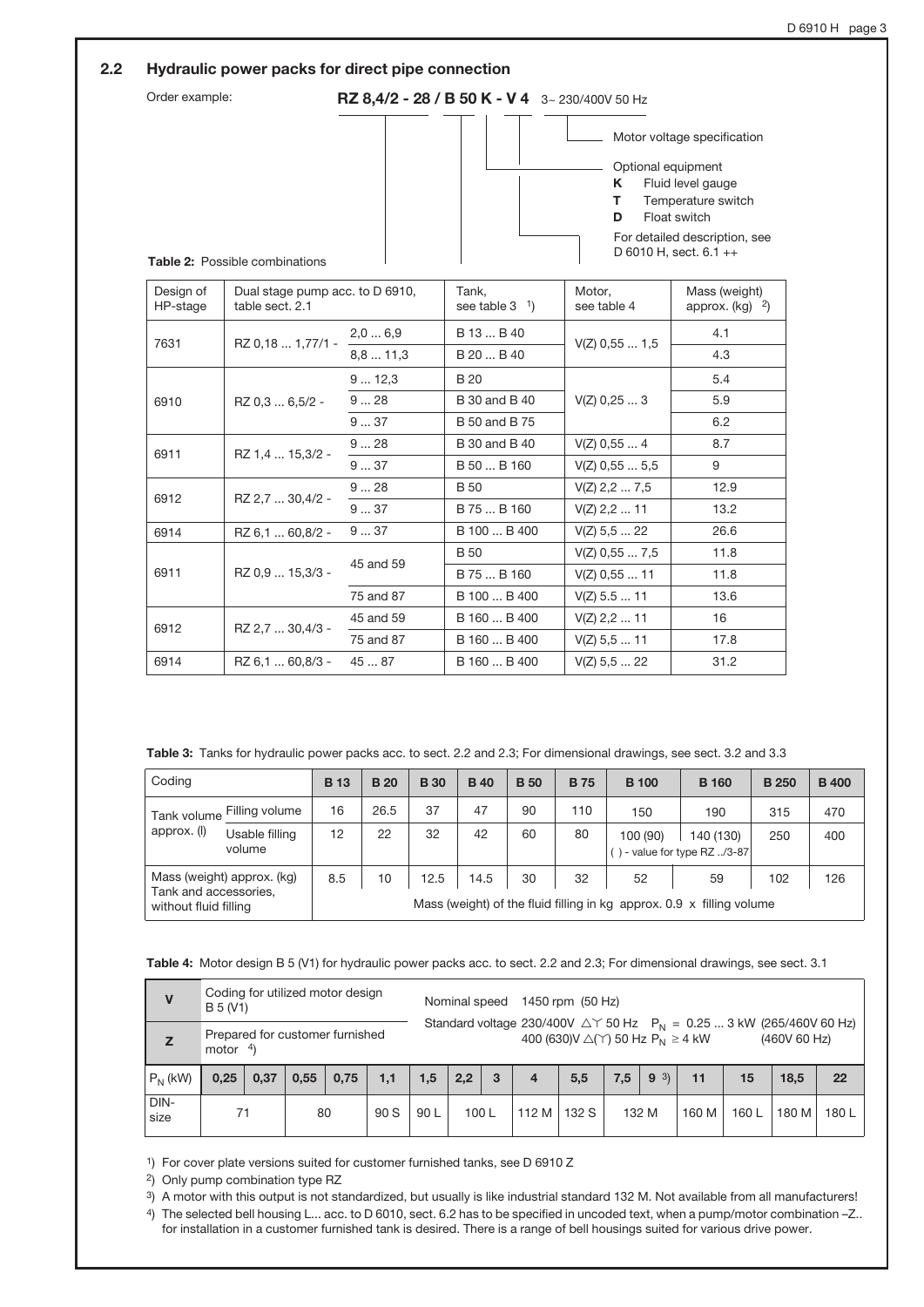#### 2.3 Hydraulic power packs with two stage valve or built up switch unit

The hydraulic power packs listed below come with directly mounted two stage valves type NE 20 (21, 70, 80) acc. to D 7161 or switch units type CR 4 M and CR 5 M acc. to D 7150. For more detailed information about theses valves, see the respective pamphlets.

Attention: Tank sizes B 13 to B 40 acc. to sect. 2.2 are not available with these directly mounted valves!

|          | Order example:           |        | RZ 6,0 /2 - 24 / B 50 - V 3 CR 4M - 280/30 3~ 230/400V 50 Hz |                       |              |                  |                  |                     |                            |
|----------|--------------------------|--------|--------------------------------------------------------------|-----------------------|--------------|------------------|------------------|---------------------|----------------------------|
|          |                          |        |                                                              |                       |              |                  |                  |                     | Motor                      |
| Table 5: |                          |        |                                                              |                       |              |                  |                  |                     | voltage<br>specification   |
|          | Possible combinations    |        |                                                              |                       |              |                  |                  |                     |                            |
|          | High pressure stage HP   |        |                                                              | Low pressure stage LP |              |                  |                  | Tank size           | Motor                      |
| Design   | Delivery flow coding;    | Size   | Flow coding with directly mounted                            |                       |              |                  |                  | (see<br>table 3,    | (see table 4<br>sect. 2.2) |
|          | For listing, see         |        | Two stage valve<br>Switch unit<br><b>NE 20</b>               |                       |              | sect. 2.2)       |                  |                     |                            |
|          | D 6910, sect. 2.1        |        | NE 21 13)                                                    | <b>NE70</b>           | <b>NE 80</b> | CR <sub>4M</sub> | CR <sub>5M</sub> |                     |                            |
| 6910     | RZ 0.3  6.5<br>1)        |        | 937                                                          |                       |              | 2137             |                  |                     | $V(Z)$ 0.25  3             |
|          | 2)<br>RZ 1.4  7.0        |        | 937                                                          |                       |              | 2137             |                  |                     |                            |
| 6911     | 3)<br>RZ 8.3  11.8       | $/2 -$ |                                                              | 937                   |              | 937              |                  | <b>B50</b>          | $V(Z)$ 0.55  5.5           |
|          | $^{4}$<br>RZ 2.7  7.4    |        | $937$ 12)                                                    |                       |              | 2137             |                  | and B               | $V(Z)$ 2.2  7.5 (11)       |
| 6912     | 5)<br>RZ 8.2 and 11.6    |        |                                                              | 937                   |              | 937              |                  | 75                  |                            |
|          | 1)<br>RZ 0.9  6.5        | $/3 -$ |                                                              | 45 and 59             |              | 45 and 59        |                  |                     | $V(Z)$ 0.25  3             |
| 6911     | 6)<br>RZ 1.4  11.8       |        |                                                              | 45 and 59             |              | 45 and 59        |                  |                     |                            |
| 6912     | 7)<br>RZ 2.7  11.6       |        |                                                              | 45 and 59             |              | 45 and 59        |                  |                     | $V(Z)$ 0.55  7.5 (11)      |
|          | 2)<br>RZ 1.4  7.0        |        | 937                                                          |                       |              | 937              |                  |                     |                            |
| 6911     | 3)<br>RZ 8.3  11.8       |        |                                                              | 937                   |              | 937              |                  |                     | $V(Z)$ 0.55  5.5           |
|          | RZ 13.3 and 15.3         |        |                                                              |                       | 937          |                  | 937              |                     |                            |
|          | RZ 2.7  7.4<br>4)        | $/2 -$ | 937                                                          |                       |              | 21  37           |                  |                     |                            |
| 6912     | 5)<br>RZ 8.2 and 11.6    |        |                                                              | 937                   | 937          | 937              | 937              |                     | $V(Z)$ 2.2  11             |
|          | 8)<br>RZ 12.0  30.4      |        |                                                              |                       | 937          |                  | 937              |                     |                            |
| 6914     | 9)<br>RZ 6.1 11.0        |        |                                                              | 937                   |              | 937              |                  |                     |                            |
|          | 10<br>RZ 15.0  25.0      |        |                                                              |                       | 937          |                  | 937              | <b>B</b> 100        | $V(Z)$ 5.5  11             |
|          | 11)<br>RZ 0.9  11.8      |        |                                                              | 45 and 59             |              | 45 and 59        |                  | and<br><b>B</b> 160 |                            |
| 6911     | RZ 13.3 and 15.3         |        |                                                              |                       | 45 and 59    |                  | 45 and 59        |                     | $V(Z)$ 0.55  11            |
|          | 7)<br>RZ 2.7  11.6       |        |                                                              | 45 and 59             |              | 45 and 59        |                  |                     |                            |
| 6912     | 8)<br>RZ 12.0  30.4      |        |                                                              |                       | 45 and 59    |                  | 45 and 59        |                     | $V(Z)$ 2.2  11             |
|          | 9)<br>RZ 6.1 11.0        | $/3 -$ |                                                              | 45 and 59             |              | 45 and 59        |                  |                     |                            |
| 6914     | 10<br>RZ 15.0  25.0      |        |                                                              |                       | 45 and 59    |                  | 45 and 59        |                     | $V(Z)$ 0.55  22            |
|          | 11)<br>RZ 0.9  11.8      |        |                                                              | 75 and 87             |              | 75 and 87        |                  |                     |                            |
| 6911     | RZ 13.3 and 15.3         |        |                                                              |                       | 75 and 87    |                  | 75 and 87        |                     | $V(Z)$ 0.55  11            |
|          | RZ 2.7  11.6<br>7)       |        |                                                              | 75 and 87             |              | 75 and 87        |                  |                     |                            |
| 6912     | $^{8)}$<br>RZ 12.0  30.4 |        |                                                              |                       | 75 and 87    |                  | 75 and 87        |                     | $V(Z)$ 2.2 $\dots$ 11      |
|          | 9)<br>RZ 6.1 11.0        |        |                                                              | 75 and 87             |              | 75 and 87        |                  |                     |                            |
| 6914     | 10<br>RZ 15.0  25.0      |        |                                                              |                       | 75 and 87    |                  | 75 and 87        |                     | $V(Z)$ 5.5  22             |
|          | RZ 0.9  11.8<br>11)      |        |                                                              | 75 and 87             |              | 75 and 87        |                  |                     |                            |
| 6911     | RZ 13.3 and 15.3         | /3 -   |                                                              |                       | 75 and 87    |                  | 75 and 87        | <b>B250</b><br>and  | $V(Z)$ 5.5  11             |
|          | RZ 2.7  11.6<br>7)       |        |                                                              | 75 and 87             |              | 75 and 87        |                  | B 400               |                            |
| 6912     | $^{8}$<br>RZ 12.0  30.4  |        |                                                              |                       | 75 and 87    |                  | 75 and 87        |                     |                            |

0.6 - 0.83 - 1.0 - 1.6 - 2.4 - 2.8 - 3.3 - 3.8 - 4.4 0.9 - 1.25 - 1.5 - 2.5 - 3.6 - 4.3 - 5.1 - 5.6 - 6.5

2) 1.4 - 2.08 - 2.6 - 4.2 - 6.0 - 7.0

- 2.1 2.9 3.7 5.8
- 3) 8.3 9.6 10.9 8.4 - 9.8 - 11.8
- 4) 2.7 4.15 5.3
- 4.0 5.85 7.4
- 5) 8.2 11.6
- 6) 1.4 2.08 2.6 4.2 6.0 7.0 8.3 9.6 10.9 2.1 - 2.9 - 3.7 - 5.8 - 8.4 - 9.8 - 11.8

4.0 - 5.85 - 7.4 - 11.6  $9$  6.1 - 5.35 - 11.0

8.0 - 11.65

17.0 - 20.0 - 23.5 - 26.5 - 30.4  $10$ ) 17.4 - 25.0 15.0 - 23.0

11) 0.9 - 1.25 - 1.5 - 2.5 - 3.6 - 4.3 - 5.1 - 5.6 - 6.5 1.4 - 2.08 - 2.6 - 4.2 - 6.0 - 7.0 - 8.3 - 9.6 - 10.9 2.1 - 2.9 - 3.7 - 5.8 - 8.4 - 9.8 - 11.8 - 13.3 - 15.3

12) Pump combination RZ 2.7 ... 7.4/2-16 ... 37 /B 50 together with NE 20 or NE 21 only available with drive power up to 4 kW (V/Z 4)

13) Directional seated valve banks type VB 11(21)G... acc. to D 7302 can be directly mounted at the two stage valve type NE 21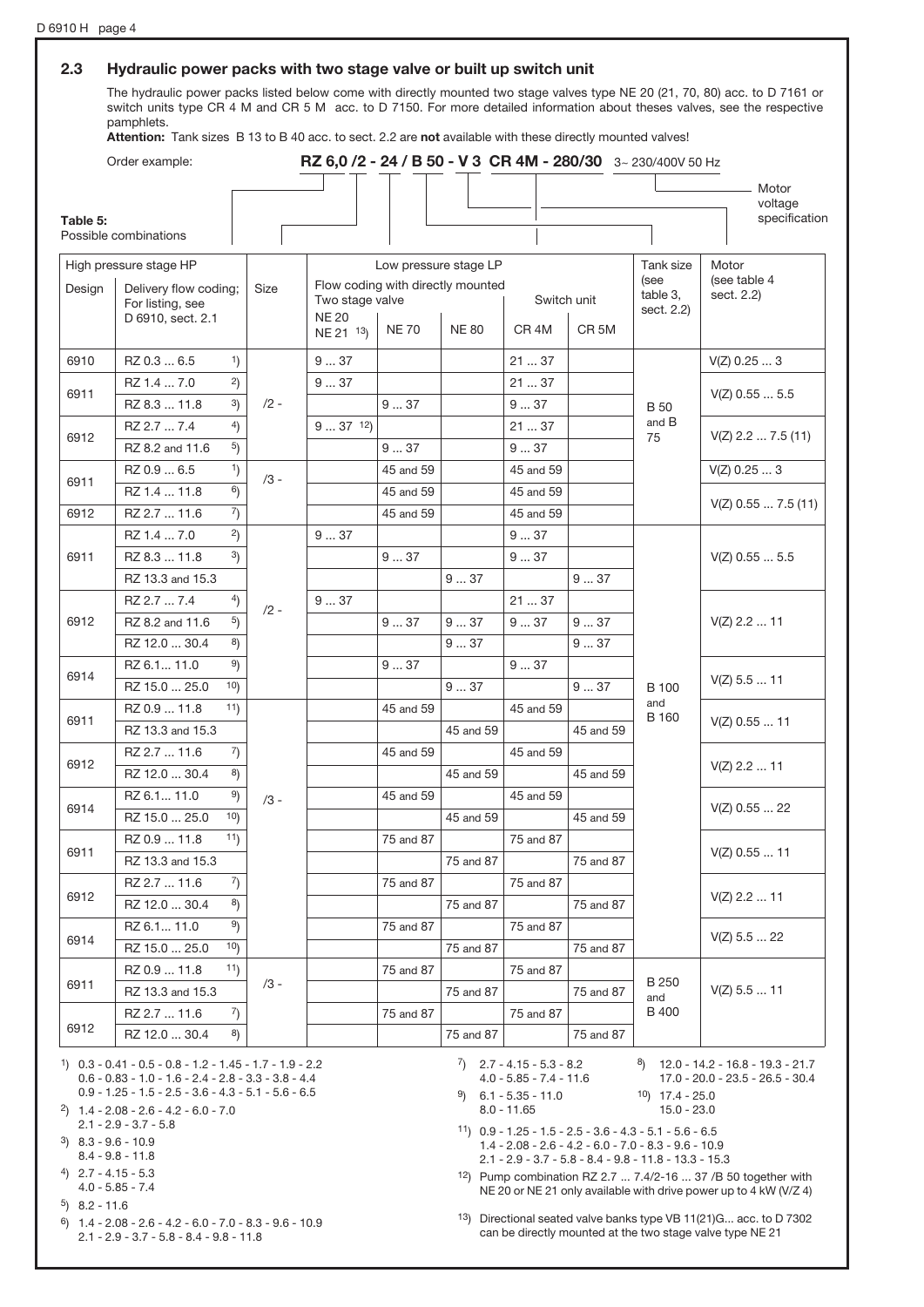# 3. Unit dimensions

All dimensions in mm, subject to change without notice!

# 3.1 Motors

| $P_N$ (kW) | DIN-<br>size |     | acc. to DIN 42 948 | Main dimensions (mm) |                           | Mass<br>(weight)  |
|------------|--------------|-----|--------------------|----------------------|---------------------------|-------------------|
|            |              | D   | d                  | L                    | approx.<br>H <sup>1</sup> | approx. $(kg)$ 3) |
| 0.25       | 71           | 160 | 14                 | 30                   | 210                       | $5.5 + 1$         |
| 0.37       |              |     |                    |                      |                           | $6.8 + 2$         |
| 0.55       |              |     |                    |                      |                           | $8 + 2$           |
| 0.75       | 80           | 200 | 19                 | 40                   | 230                       | $10 + 2$          |
| 1.1        | 90 S         |     |                    |                      | 250                       | $12 + 2$          |
| 1.5        | 90 L         | 200 | 24                 | 50                   | 270                       | $14 + 2$          |
| 2.2        | 100L         |     |                    |                      | 320                       | $18 + 2$          |
| 3          |              | 250 | 28                 | 60                   |                           | $22 + 3$          |
| 4          | 112 M        |     |                    |                      | 330                       | $28 + 3$          |
| 5.5        | 132 S        |     |                    |                      | 360                       | $56 + 4$          |
| 7.5        | 132 M        | 300 | 38                 | 80                   | 400                       | $68 + 5$          |
| $9^{1}$ 2) | 2)           |     |                    |                      |                           | $(70) + 5$        |
| 11         | 160 M        |     |                    |                      | 460                       | $100 + 5$         |
| 15         | 160L         | 350 | 42                 | 100                  | 520                       | $125 + 6$         |
| 18.5       | 180 M        |     |                    |                      | 550                       | $154 + 6$         |
| 22         | 180L         | 350 | 48                 | 110                  | 580                       | $170 + 6$         |



This dimension is not standardized and depends on the make.

- 1) Not standardized
- 2) A motor with this output is not standardized, but usually is like industrial standard 132 M
- 3) Motor + flex-coupling; only reference value, as the motor mass (weight) depends on the make; rounded coupling weight

## 3.2 Tanks for hydraulic power packs type RZ acc. to sect. 2.2

Tank size B 13 to B 40



For detailed tank dimensions, see D 6010 H!

| Tank size $ B $ |     | B <sub>1</sub> | H   |                 | $\vert$ 1 | b                                          |
|-----------------|-----|----------------|-----|-----------------|-----------|--------------------------------------------|
| <b>B</b> 13     | 260 |                | 244 | 450             | 370       | 180                                        |
| <b>B20</b>      | 260 |                | 334 | 450             | 370       | 180                                        |
| <b>B</b> 30     | 320 |                | 334 | $\vert$ 510     | 450       | 210                                        |
| <b>B</b> 40     | 320 |                |     | 440 334 510 450 |           | $\begin{array}{c} \boxed{210} \end{array}$ |

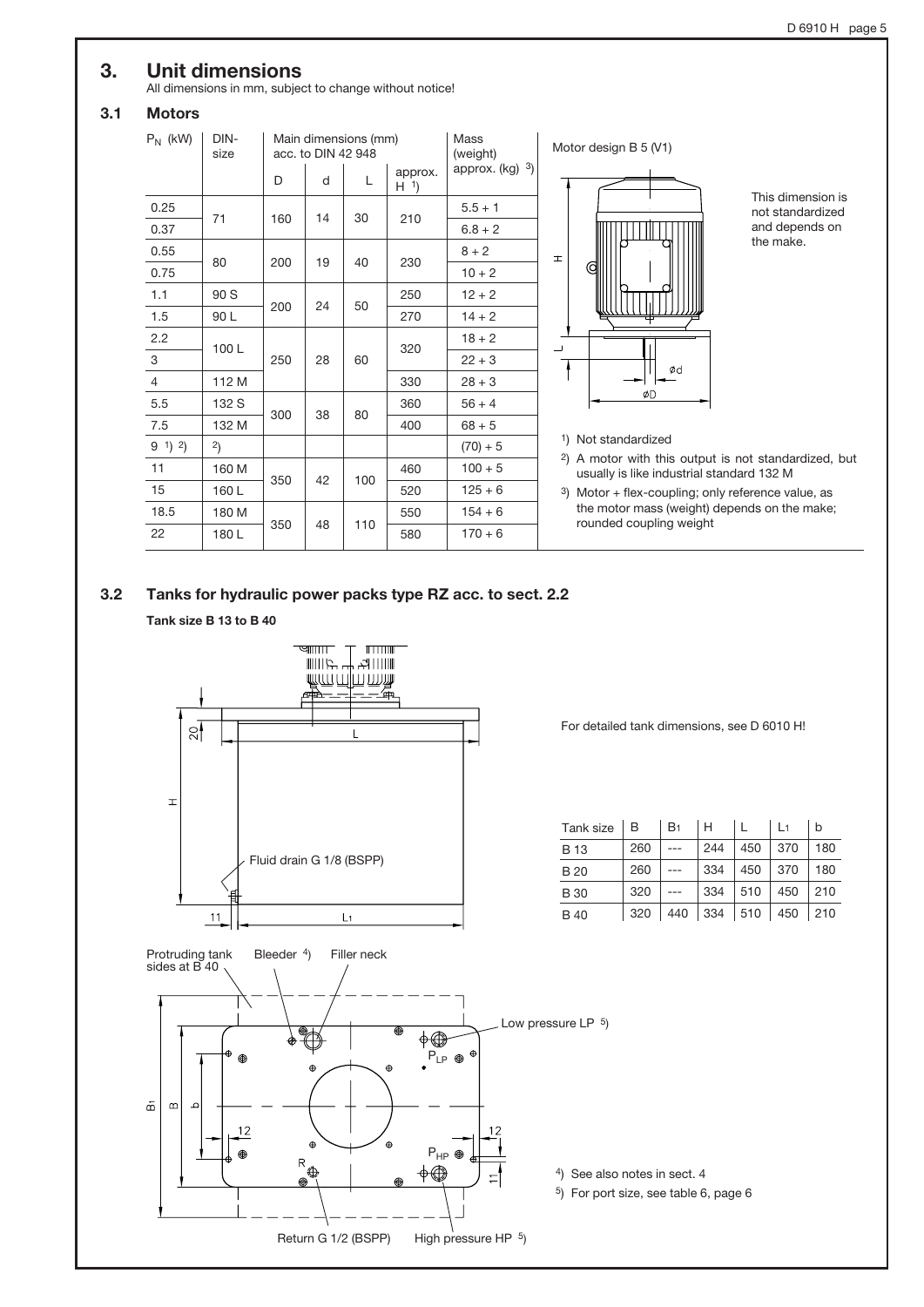Tank size B 50 to B 400



| Tank size    | н   | B   | b   | L    |      |
|--------------|-----|-----|-----|------|------|
| B 50         | 405 | 420 | 390 | 600  | 630  |
| B 75         | 480 | 420 | 390 | 600  | 630  |
| B 100        | 536 | 500 | 470 | 650  | 680  |
| B 160        | 666 | 500 | 470 | 650  | 680  |
| B 250        | 575 | 650 | 620 | 1000 | 1044 |
| <b>B</b> 400 | 825 | 650 | 620 | 1000 | 1044 |

#### Table 6:

Port size (ISO 228/1) (BSPP) of both pressure ports  $P_{HP}$ <sup>1</sup>) and  $P_{LP}$ 

| Pump combination             | Tank size   |                  |                  |             |                  |  |  |
|------------------------------|-------------|------------------|------------------|-------------|------------------|--|--|
| acc. to sect. 2.2            | <b>B</b> 13 |                  |                  |             |                  |  |  |
|                              |             | <b>B20</b>       | B 30             | <b>B</b> 75 |                  |  |  |
| RZ 0.3/2-<br>to<br>RZ 6.5/2- | 912.3       | G <sub>1/2</sub> | G <sub>1/2</sub> |             | G <sub>1/2</sub> |  |  |
|                              | $9^{9}$ 28  |                  | G <sub>1/2</sub> |             | G <sub>1/2</sub> |  |  |
|                              | 37          |                  |                  |             | G $3/4$          |  |  |

| Pump combination<br>acc. to sect. 2.2 |                                                           | Tank size                  |                  |                  |                                        |              |
|---------------------------------------|-----------------------------------------------------------|----------------------------|------------------|------------------|----------------------------------------|--------------|
|                                       |                                                           | <b>B</b> 30<br><b>B</b> 40 |                  |                  | B 50   B 75   B 100   B 250<br>B 160 I | <b>B</b> 400 |
|                                       | G <sub>1/2</sub><br>G <sub>1/2</sub><br>$RZ$ 1.4/2- 9  28 |                            |                  |                  |                                        |              |
| to<br>RZ 15.3/2- 37                   |                                                           |                            |                  | G <sub>3/4</sub> |                                        |              |
| RZ 2.7/2- 928                         |                                                           |                            | G <sub>1/2</sub> |                  | G <sub>3/4</sub>                       |              |
| to<br>RZ 30.4/2- 37                   |                                                           |                            |                  | G <sub>3/4</sub> | G <sub>3/4</sub>                       |              |
| RZ 6.1/2-<br>to<br>RZ 60.8/2-         | 937                                                       |                            |                  |                  | G 3/4                                  |              |

| Pump combination                                    | Tank size  |             |                              |                       |  |
|-----------------------------------------------------|------------|-------------|------------------------------|-----------------------|--|
| acc. to sect. 2.2                                   | <b>B50</b> | <b>B</b> 75 | <b>B</b> 100<br><b>B</b> 160 | B 250<br><b>B</b> 400 |  |
| RZ 0.9/3 - 45 and 59<br>tο<br>RZ 15.3/3 - 45 and 59 | $G_3/4$    |             | $G_3/4$                      |                       |  |
| RZ 2.7/3 - 45 and 59<br>to<br>RZ 30.4/3 - 45 and 59 |            | G 3/4       | $G_3/4$                      |                       |  |

| Pump combination                                       | Tank size |                  |             |                  |  |
|--------------------------------------------------------|-----------|------------------|-------------|------------------|--|
| acc. to sect. 2.2                                      | B 100     | B 160            | <b>B250</b> | B 400            |  |
| RZ 6.1/3 - 45 and 59<br>to<br>RZ 60.8/3 - 45 and 59    |           | G <sub>3/4</sub> |             | G <sub>3/4</sub> |  |
| RZ 0.9/3 - 75 and 87<br>to<br>RZ 60.8/3 - 75 and 87    | G 1       |                  | G 1         |                  |  |
| RZ 0.9/3 - 110 and 135<br>to<br>RZ 30.4/3 -110 and 135 | G 1       |                  | G 1         |                  |  |

<sup>1</sup>) The port size of P<sub>HP</sub> and P<sub>LP</sub> are identical due to design reasons. It may be advantageous to reduce them via fittings (reducer) acc. to D 845.

2) See also notes in sect. 4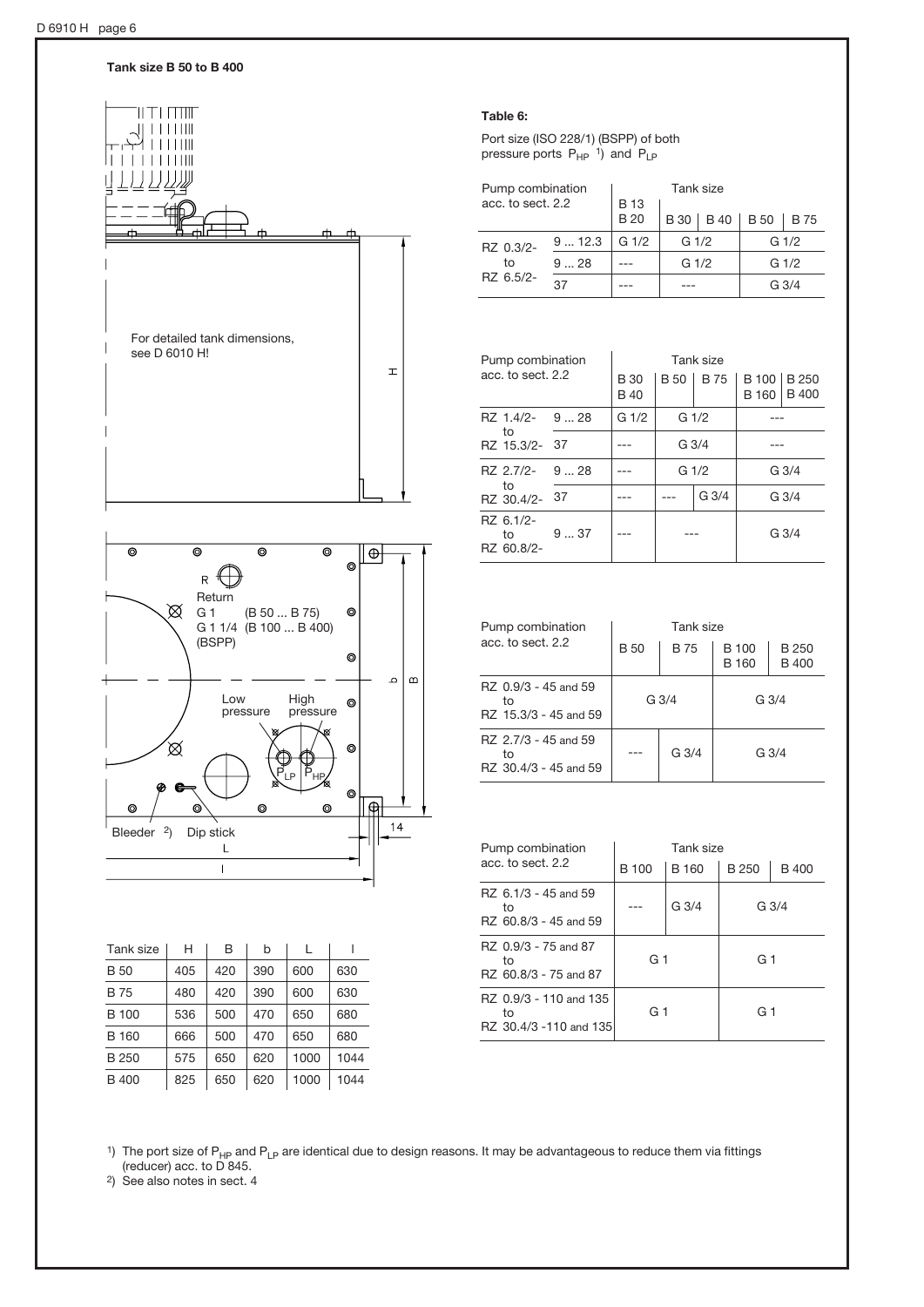## 3.3 Tanks for hydraulic power packs type RZ acc. to sect. 2.3

Tank B 50 to B 400 with directly mounted two stage valve/switch unit. For tank dimensions, see sect. 3.2. For dimensions of directly mounted two stage valves type NE 20(21, 70, 80) see D 7161 for switch units type CR 4 M and CR 5 M see D 7150.



Type B 50 ... B 400 with CR 4M (CR 5M)